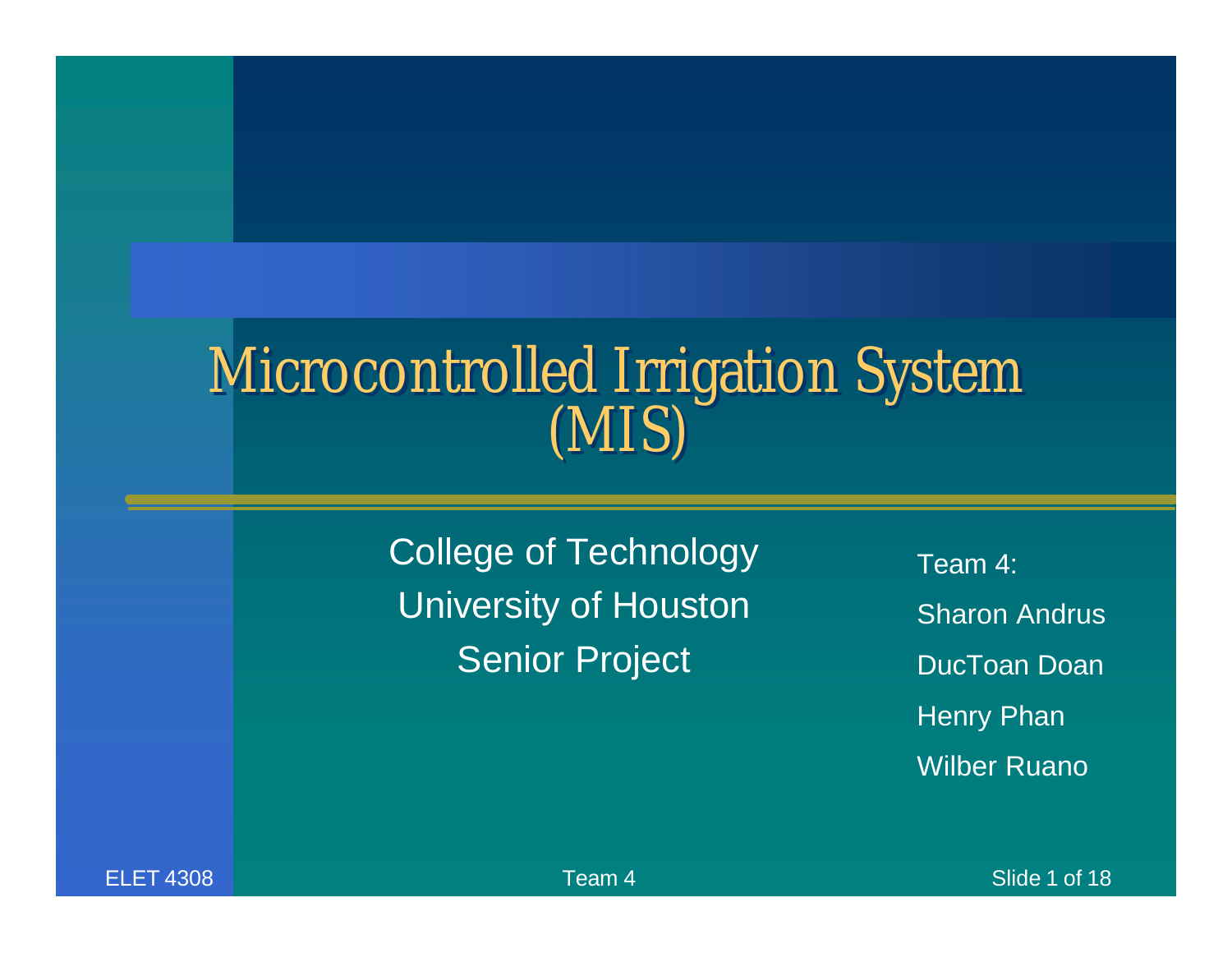### Executive Summary

**Objective: Design a Useful Innovative Product** – Cost effective and environmentally conscious – Time and money saving device

- Research: Existing Watering Systems & **Components** 
	- Manual and automatic watering systems
	- Soil and rain sensor components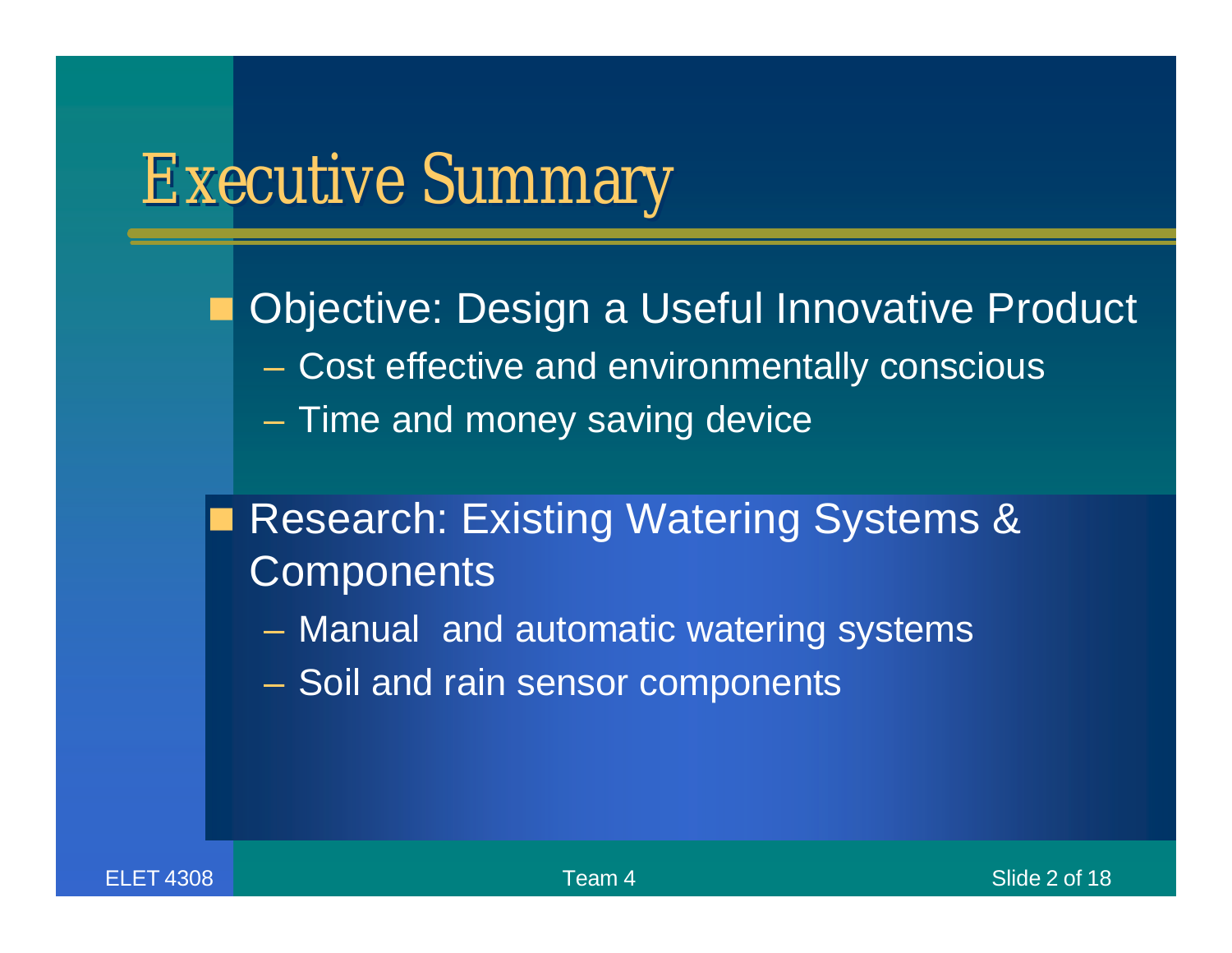## Product Requirements

### **Theoretical Full System Model**

- Zoned watering areas
- Embedded soil sensors and rain sensor
- Control box with 8051 microcontroller
- Add-On Component
	- Install soil and rain sensor
	- Replace timer unit with Control Box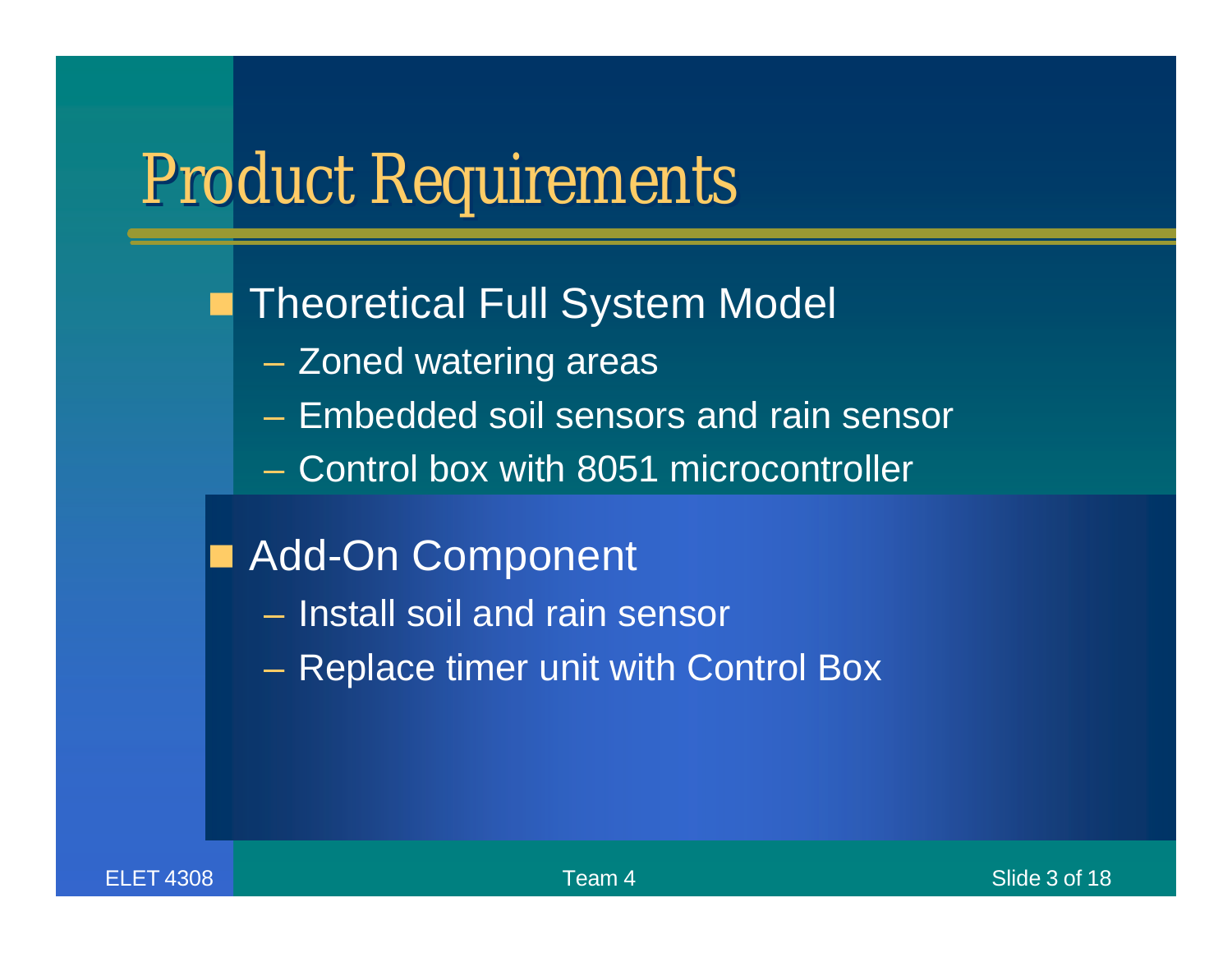## Product Requirements

### **Prototype Model**

- Control Board with 8051 Microcontroller
- Control Unit Housing
- Toro Rain Sensor
- Moisture Soil Sensor
- RainBird Automatic Sprinkler Valve
- **Sprinkler Base**
- RainBird Pop-Up Sprinkler Head

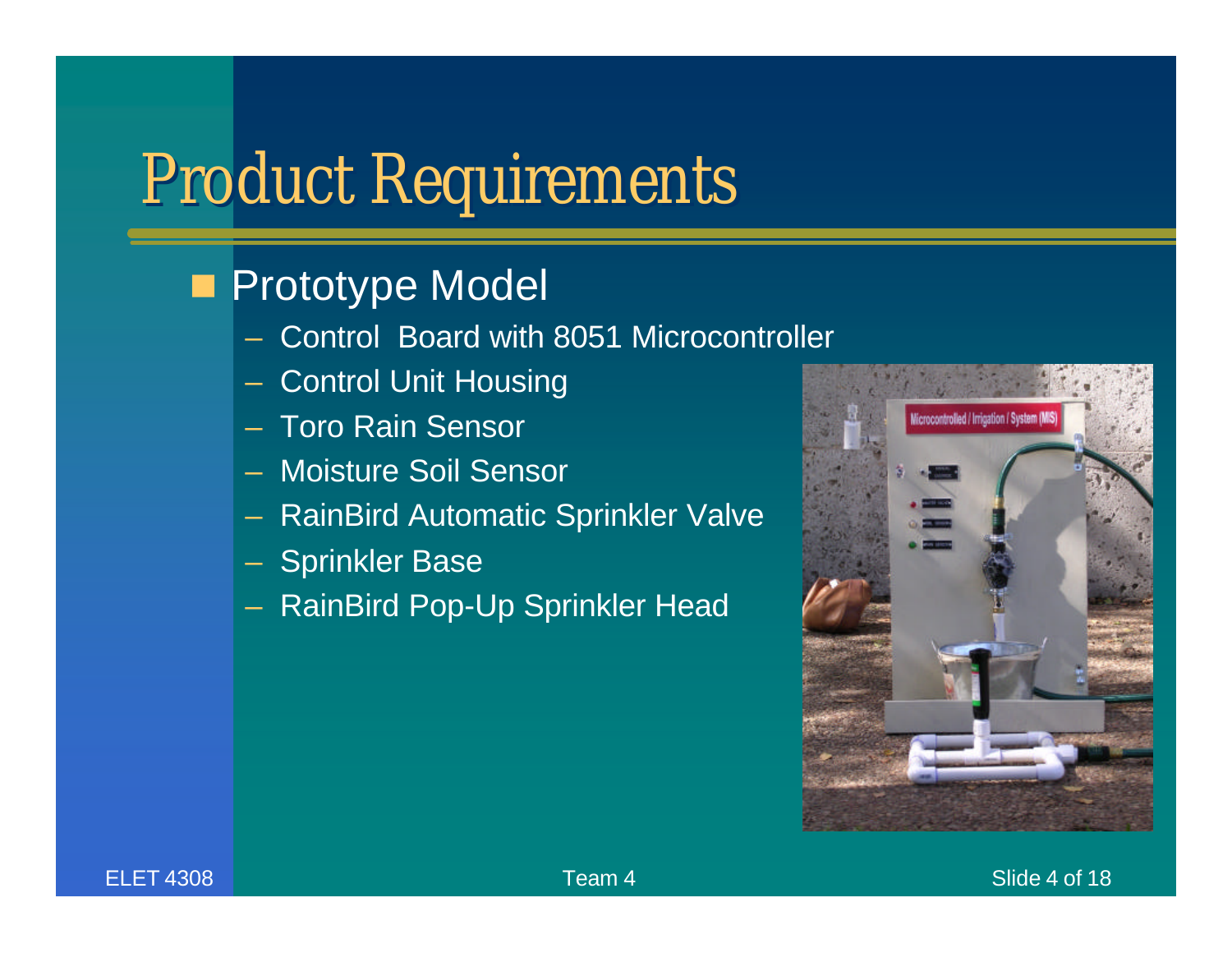## Design Alternatives

Moisture Soil Sensor

- Construct a soil sensor
- Cost effective sensor found for \$45

### **Demonstration Model**

- Indoor demonstration with 5 gallon water jug
- Outdoor demonstration with portable sprinkler base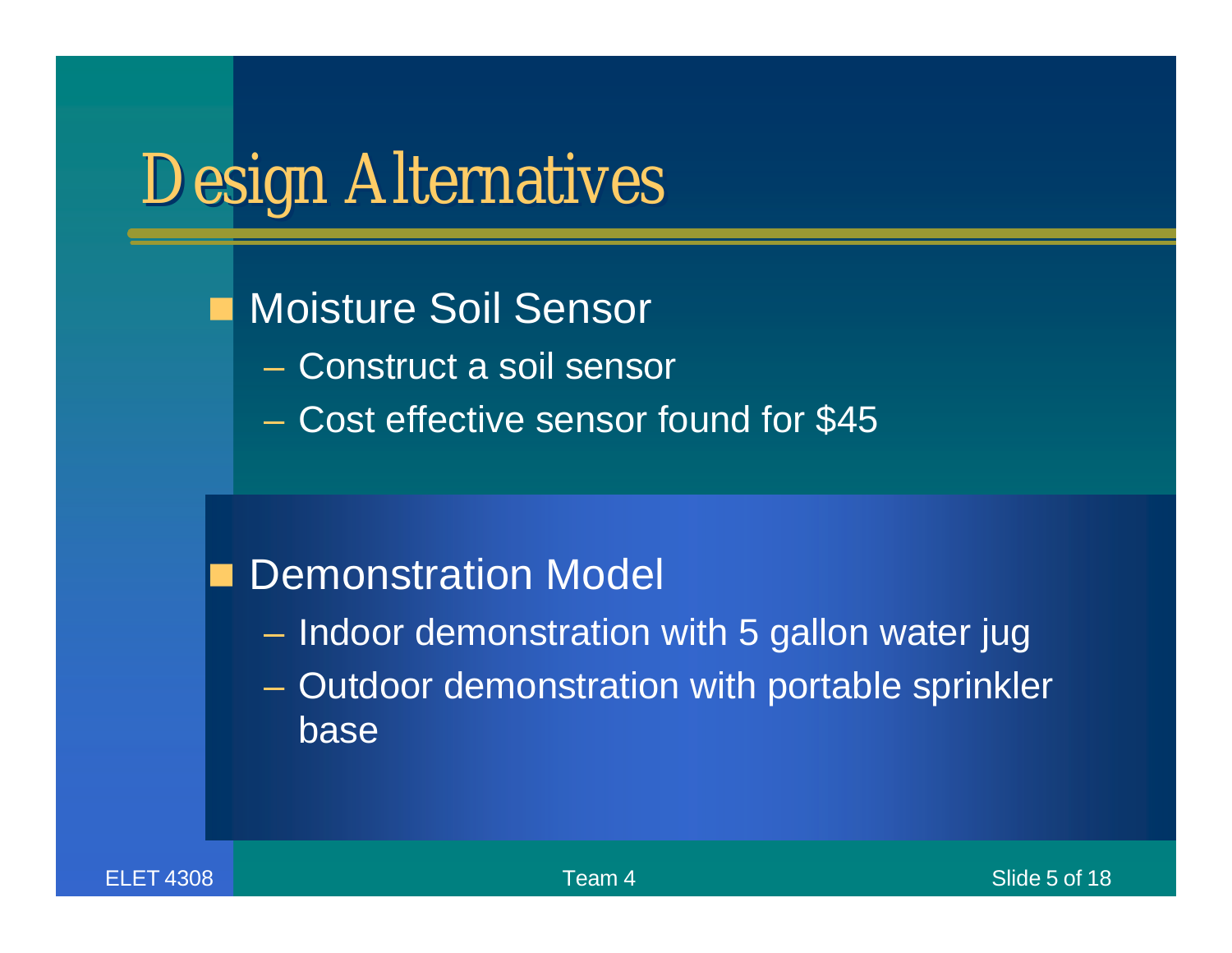## Design Alternatives

Signal Interpretation by the Microcontroller

- ADC interpretation
- Input port saturation signaling

**Saturation Response Delay** 

– Vantage Pro Moisture Sensor

– Team's moisture soil sensor implemented in presentation model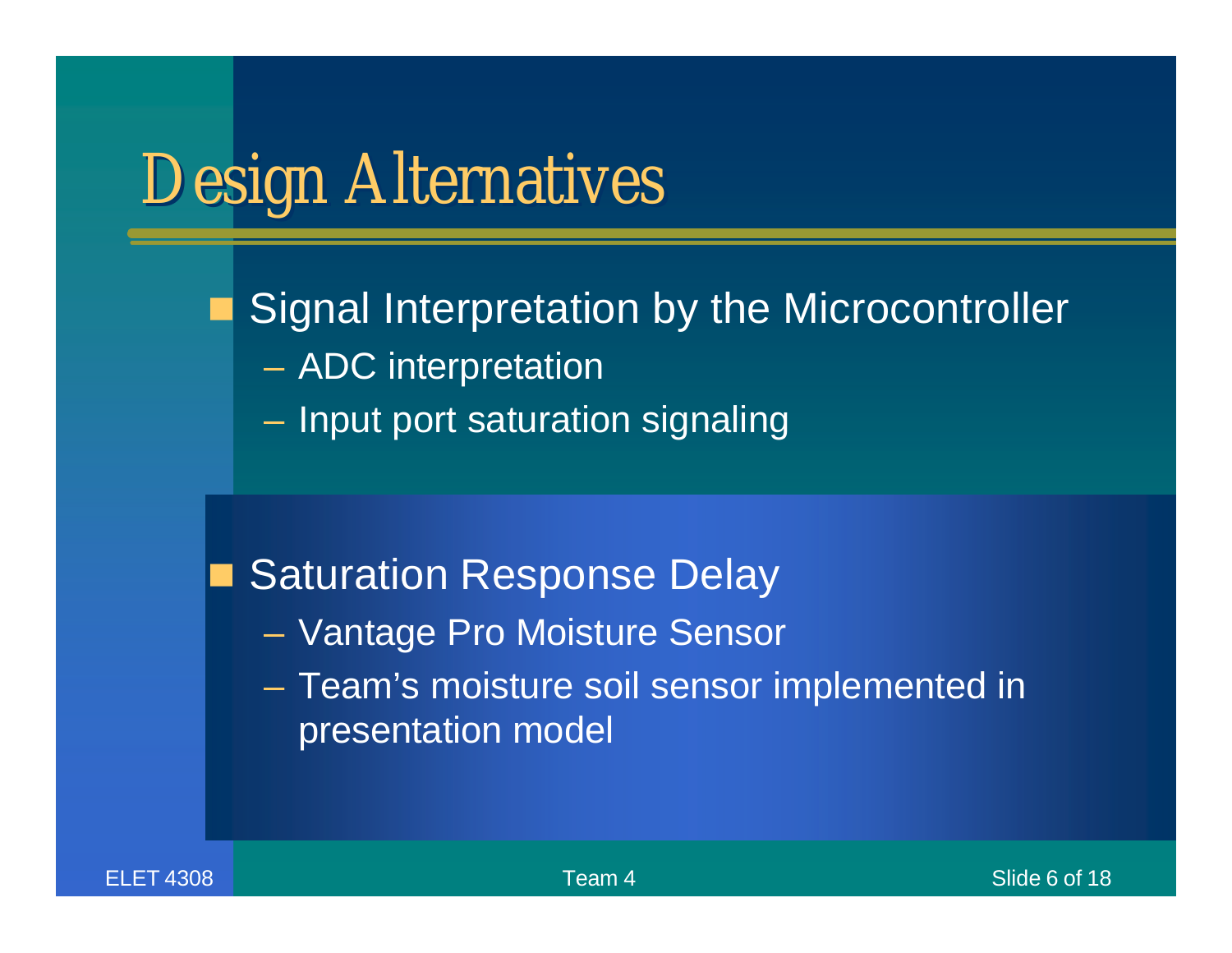## Design Specifications

Mini-Max 51-C2 8051 Microcontroller ■ Indicator LED's (Red, Yellow & Green) **n** On/Off & Manual Override Switch **n PVC Pipe Sprinkler Base** RainBird Pop-Up Sprinkler RainBird Automatic Sprinkler Valve **Toro Rain Sensor n** Soil Sensor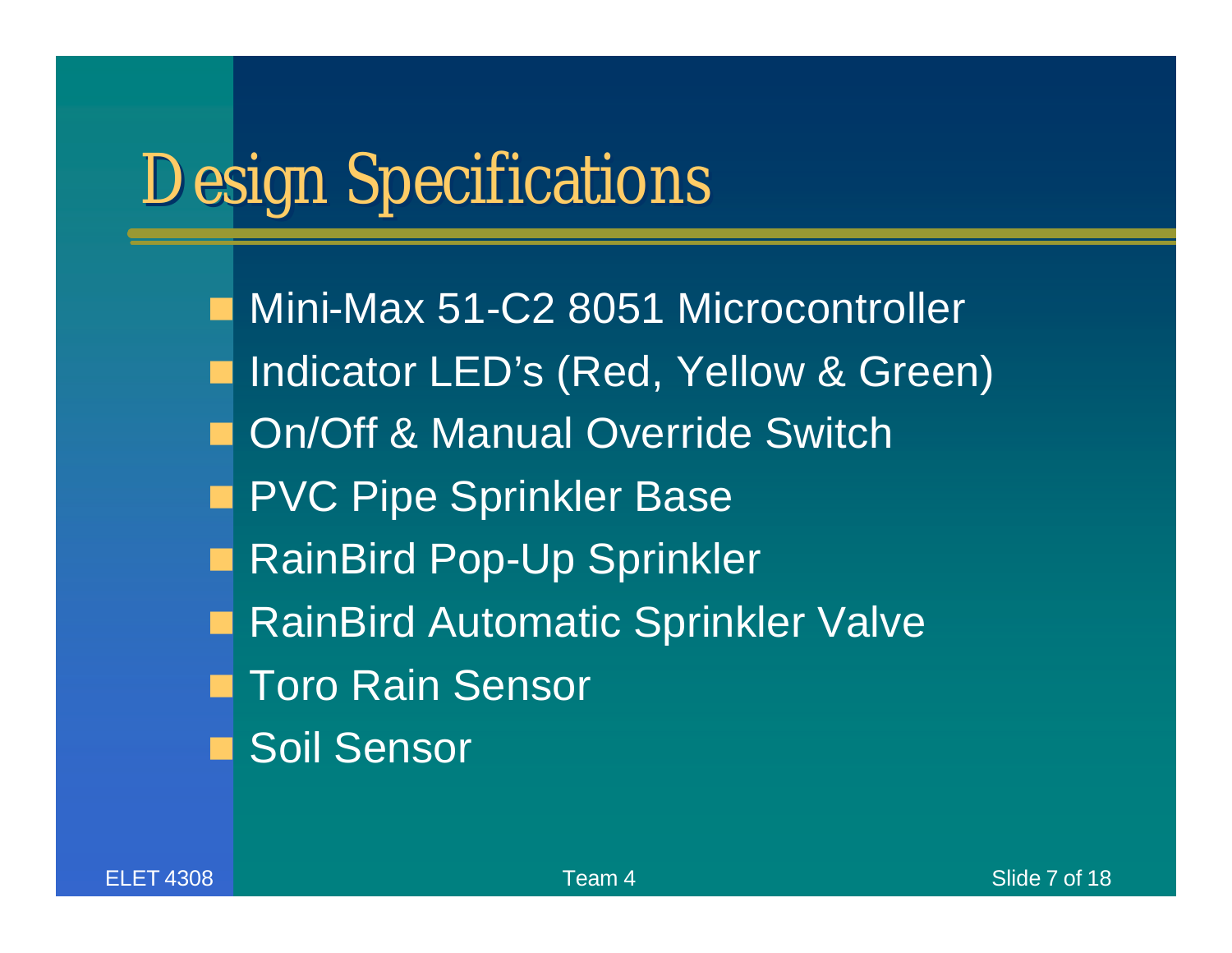# Design Description

### **n** MIS Control Board

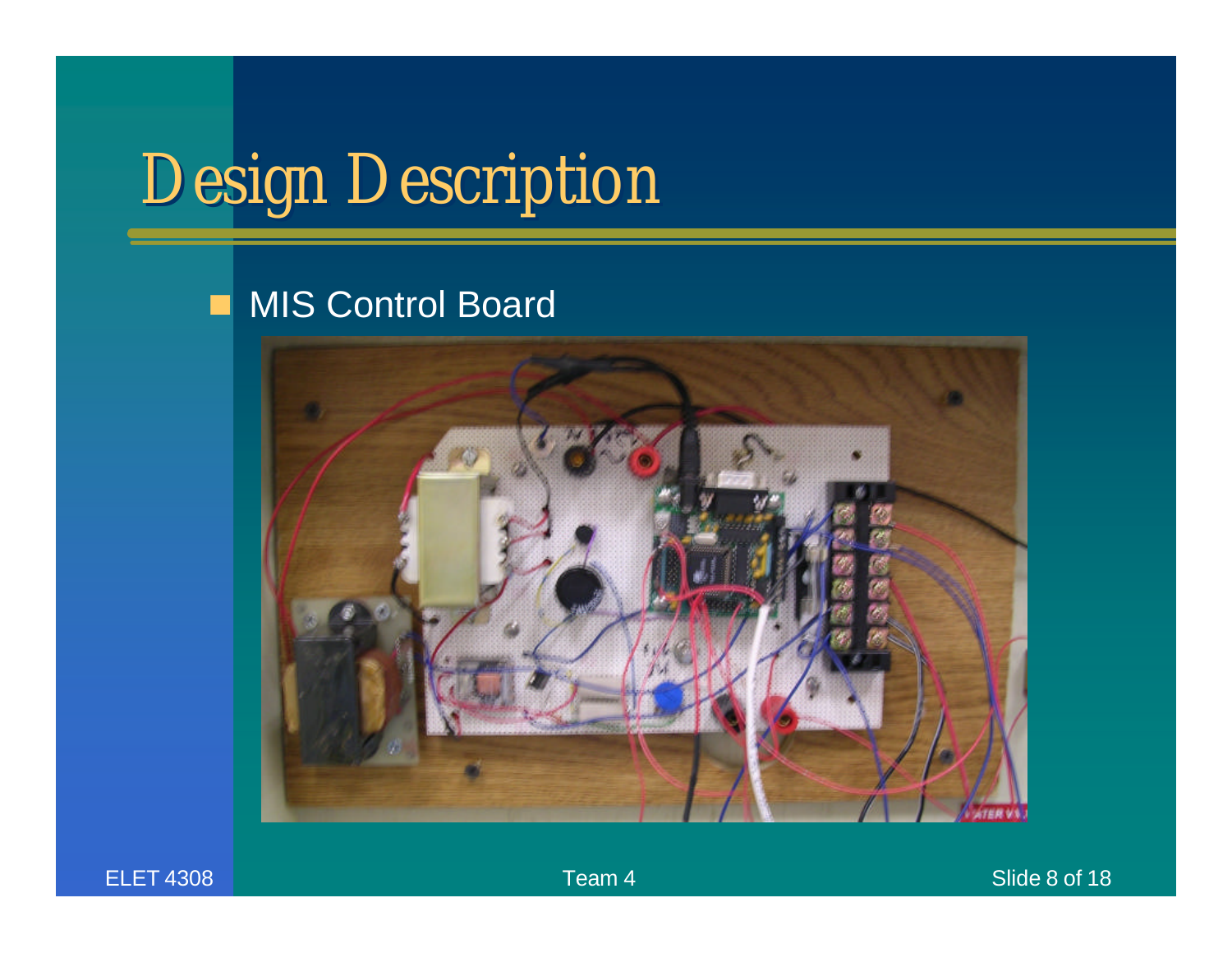## Design Description

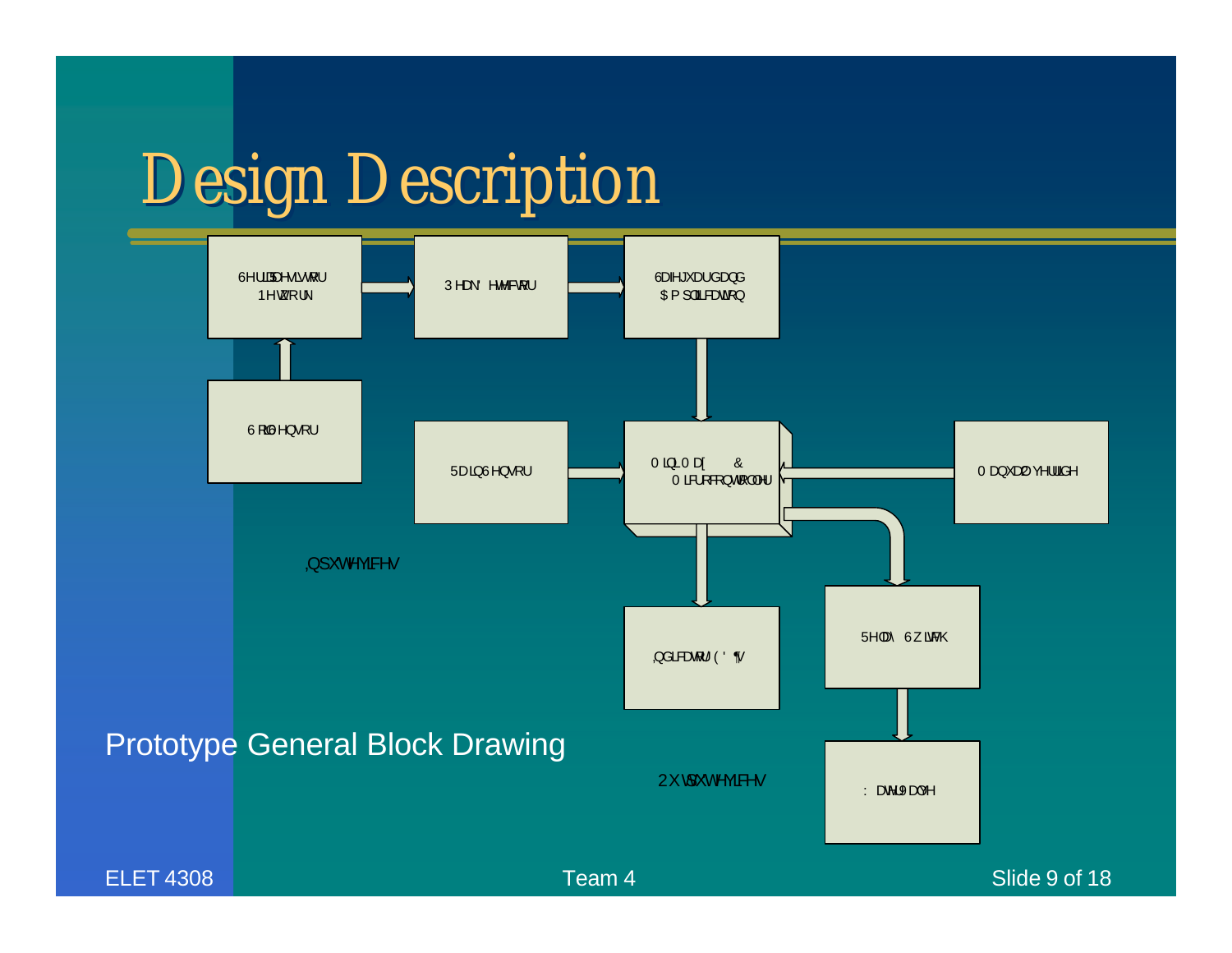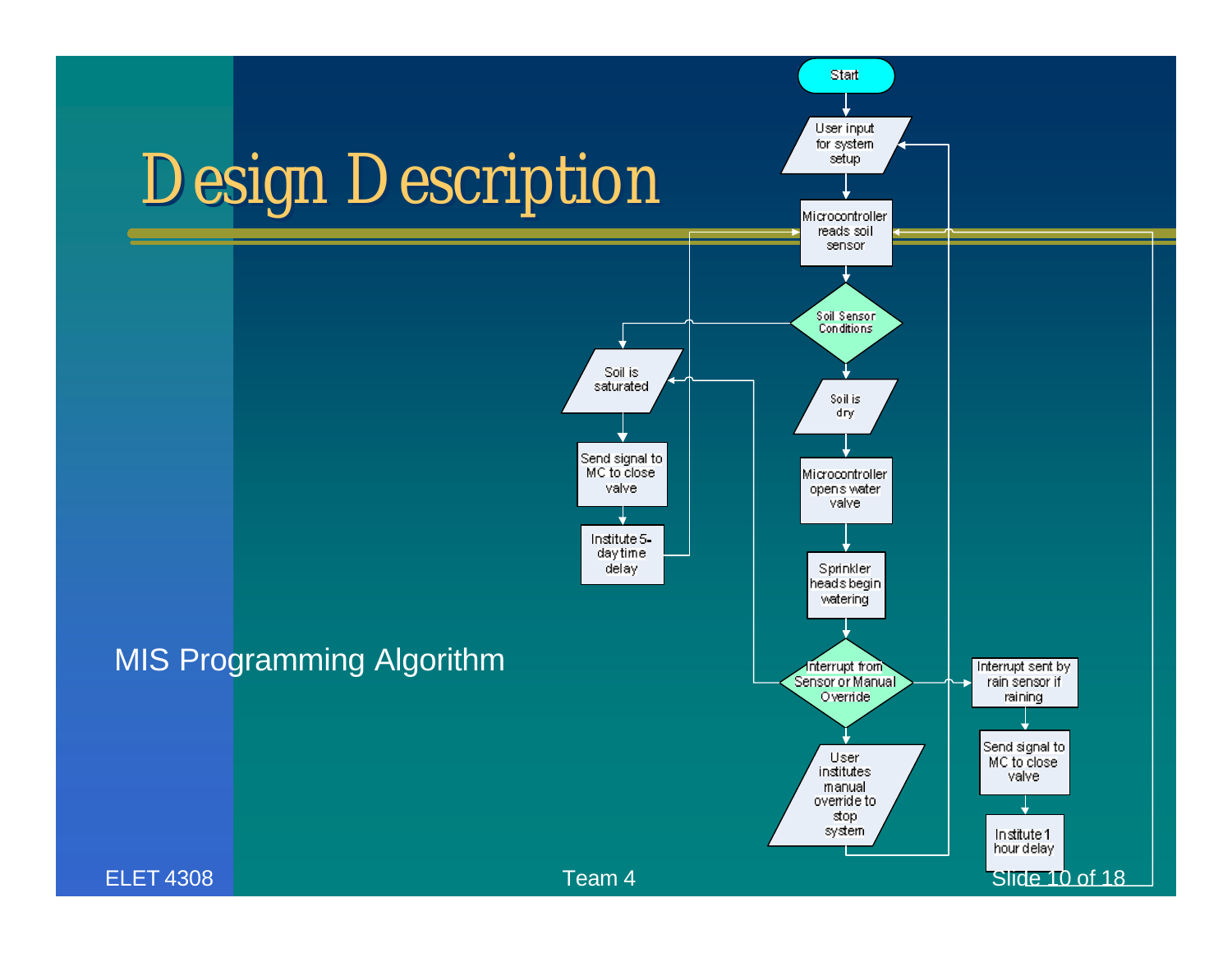## Construction Details

### **n** Control Unit Housing





### Sprinkler Base

### ELET 4308 **Slide 11 of 18** Slide 11 of 18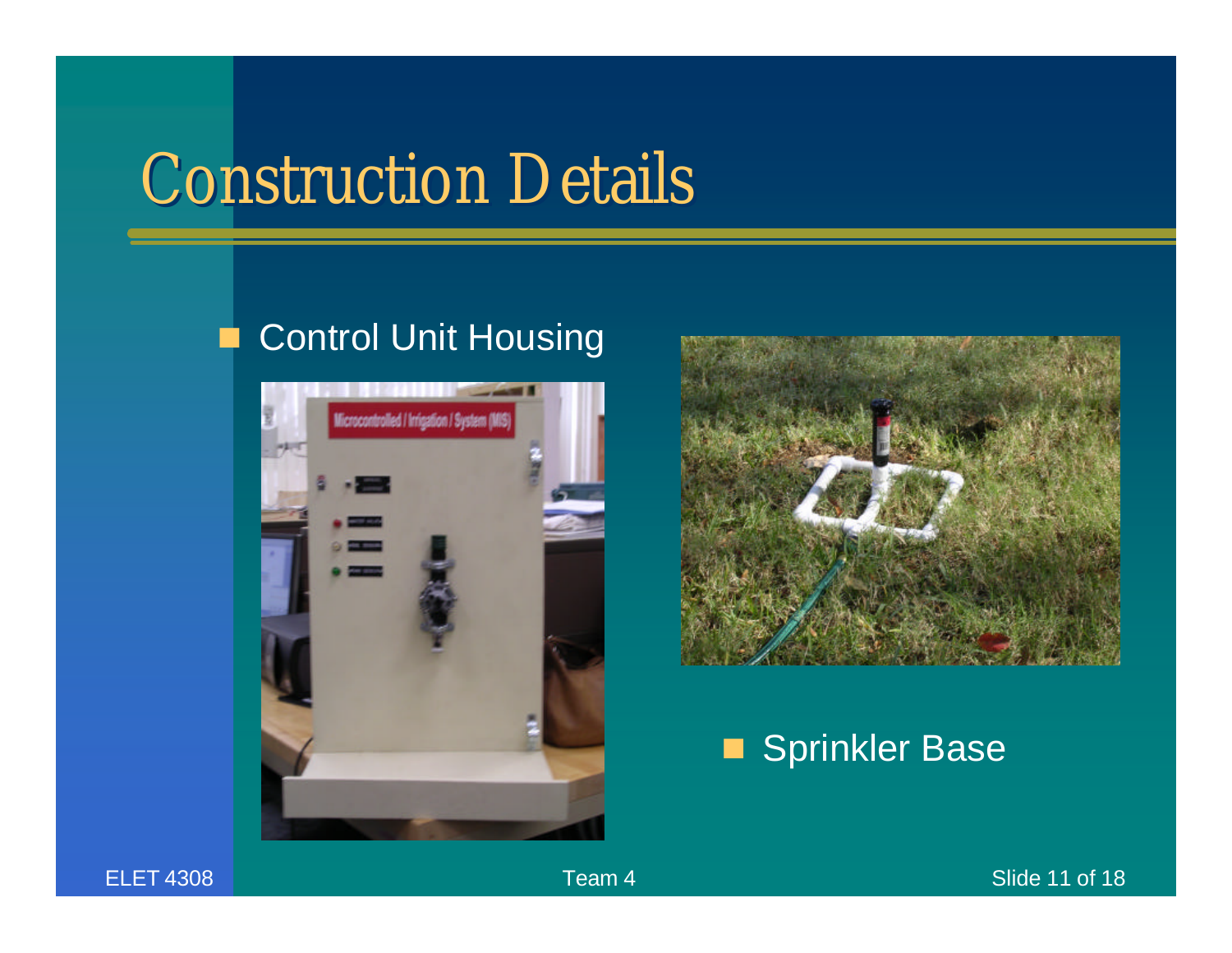## Construction Details



ELET 4308 **Team 4** Slide 12 of 18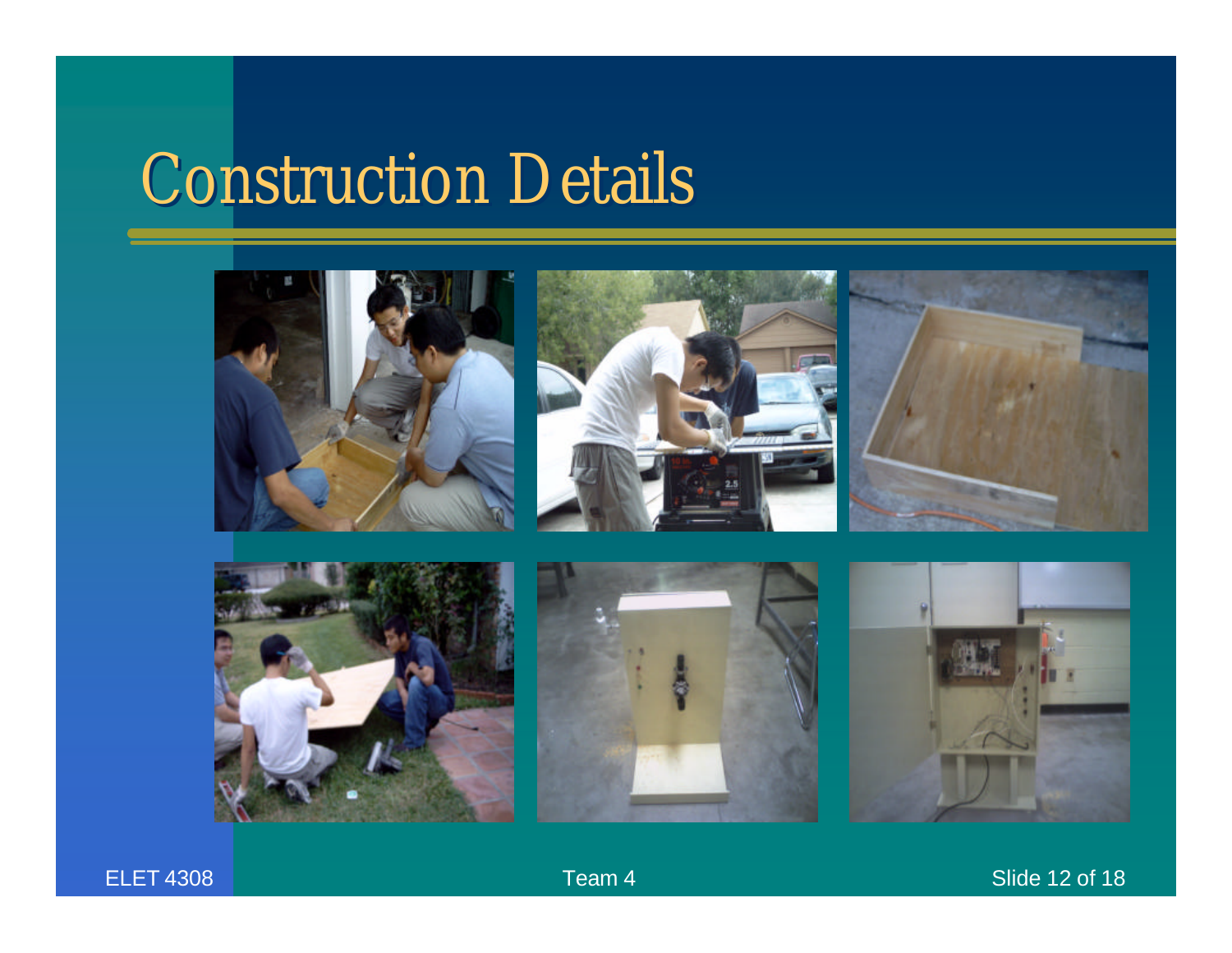## Verification & Testing

**Component Testing** – Relay Switch & Peak Detector Circuits – Rain & Soil Sensor

### **n** Integration Tests

– Microcontroller & Automatic Sprinkler Valve

### Full System Testing

- Simulated Full System Test
- Full System Tests

ELET 4308 and the state of the state of the Slide 13 of 18 and 18 set of the Slide 13 of 18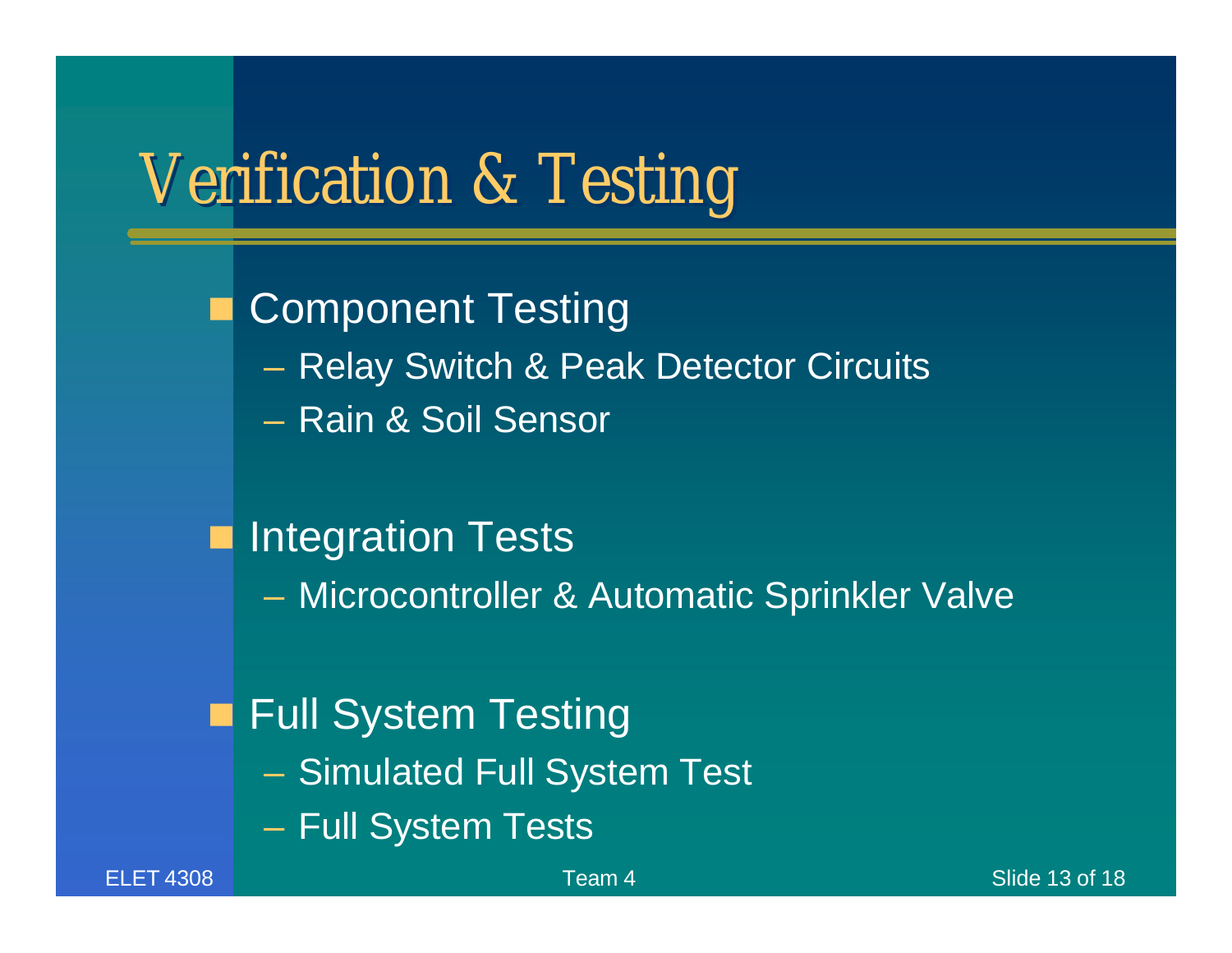# Verification & Testing





### ELET 4308 **Team 4** Slide 14 of 18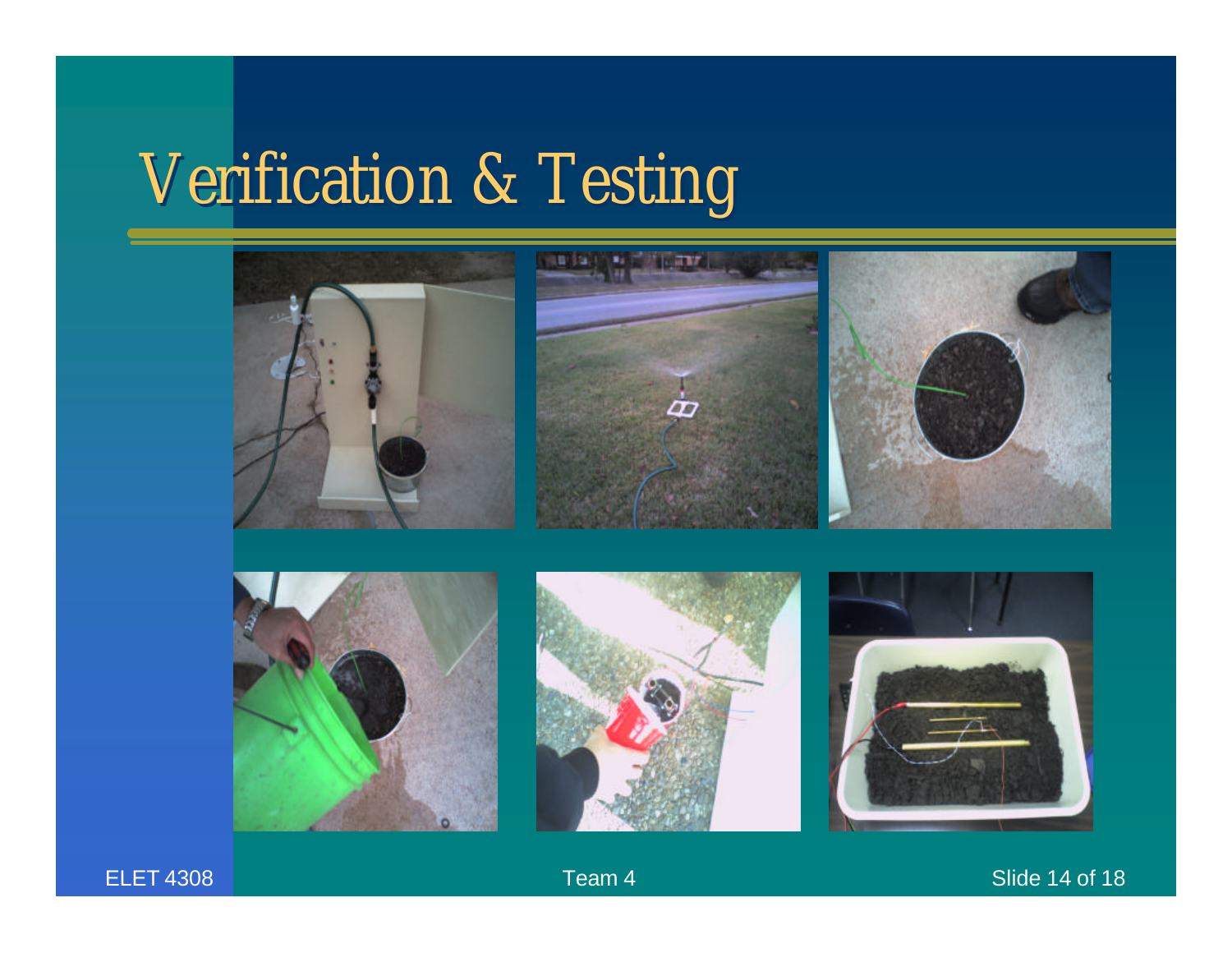### **Costs**

### Parts Total Cost \$ 224.67

- Home Depot, EPO, Discount Awards
- Hardware, electrical components donated by team members
- Component nameplates, parts and labor donated by John Tedesco
- Labor Total Cost \$ 25,987.50
	- Labor to build electrical circuitry
	- Labor to build prototype model
	- Labor to complete the paperwork and documentation
	- $-$  Total of 866.25 labor hours  $\omega$  \$30.00 per hour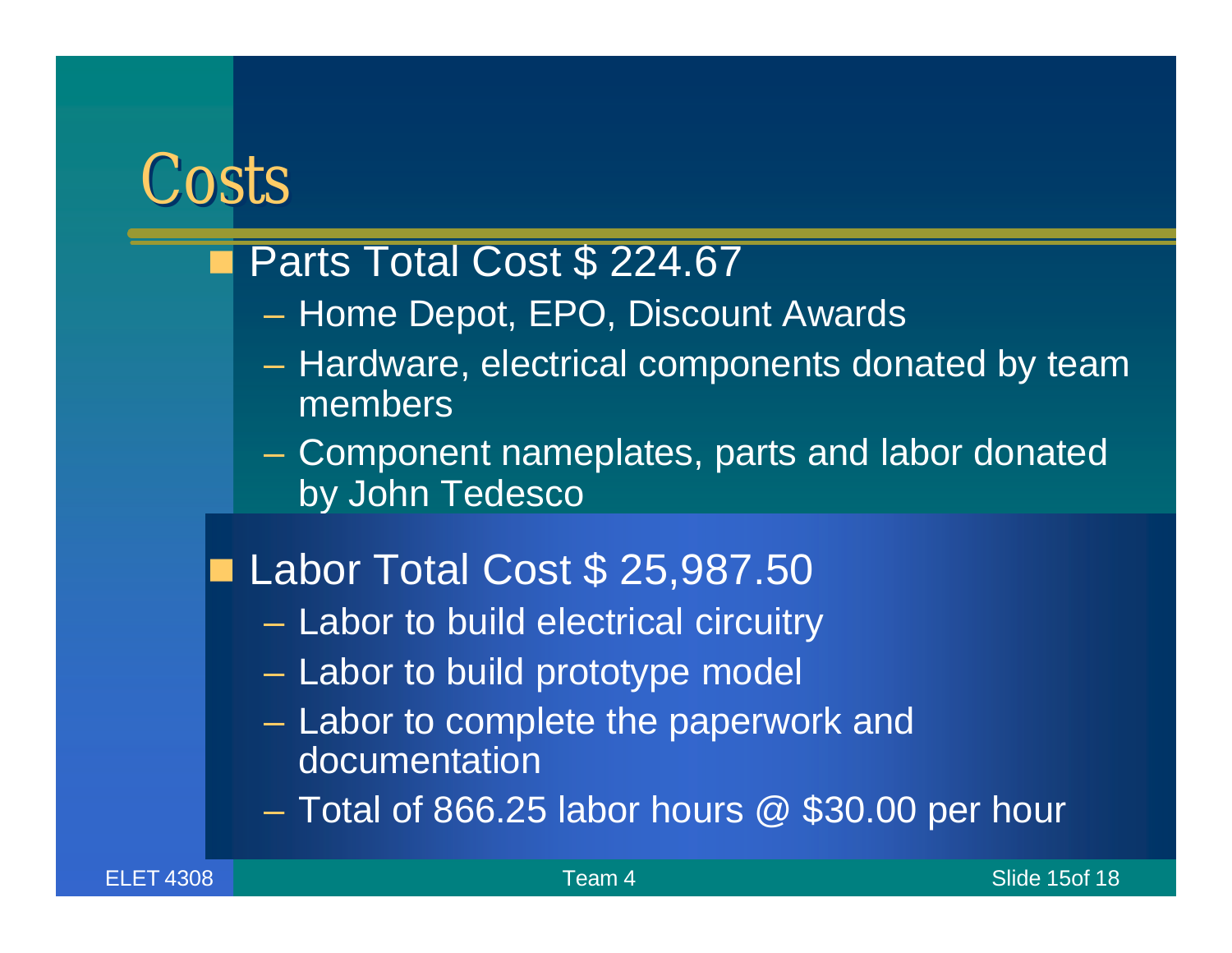### Costs

### Tools & Lab Equipment Cost \$4333.44

- Meters, power supplies, oscilloscope, PC
- Table saw, drill, soldering kit and other tools

• Calculating \$800 worth of Travel Expenses incurred by team members

Total Cost \$ 31,345.61

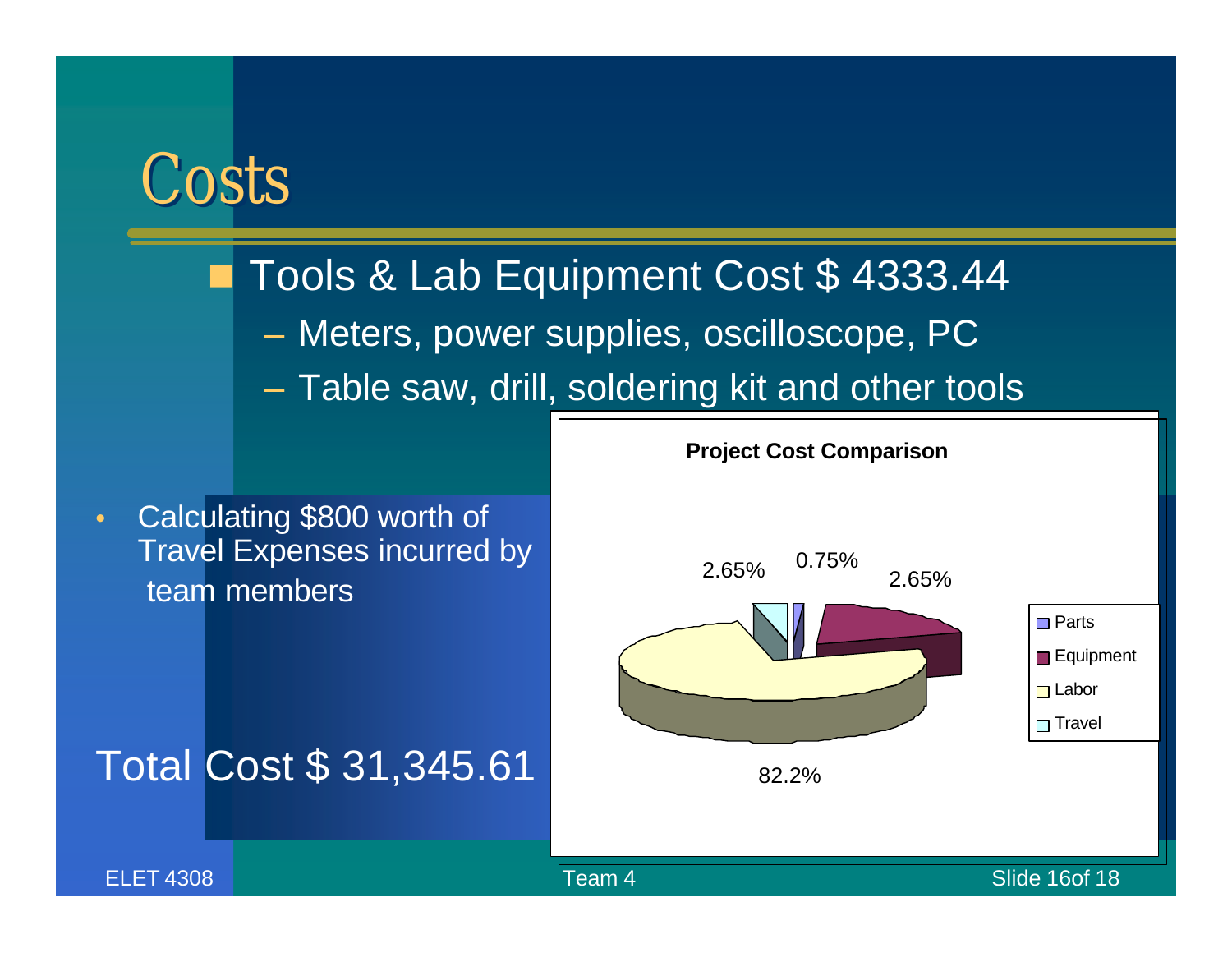### **Conclusions**

- Project was completed a week ahead of schedule with few delays
- **n Setback due to performance of soil sensor**
- Testing revealed design flaws that caused system adjustments to be made
- Follow-up project includes installation of full system at team members home as time and money allow Due to the power of the capability of the 8051 Microcontroller system upgrades in the future are almost limitless